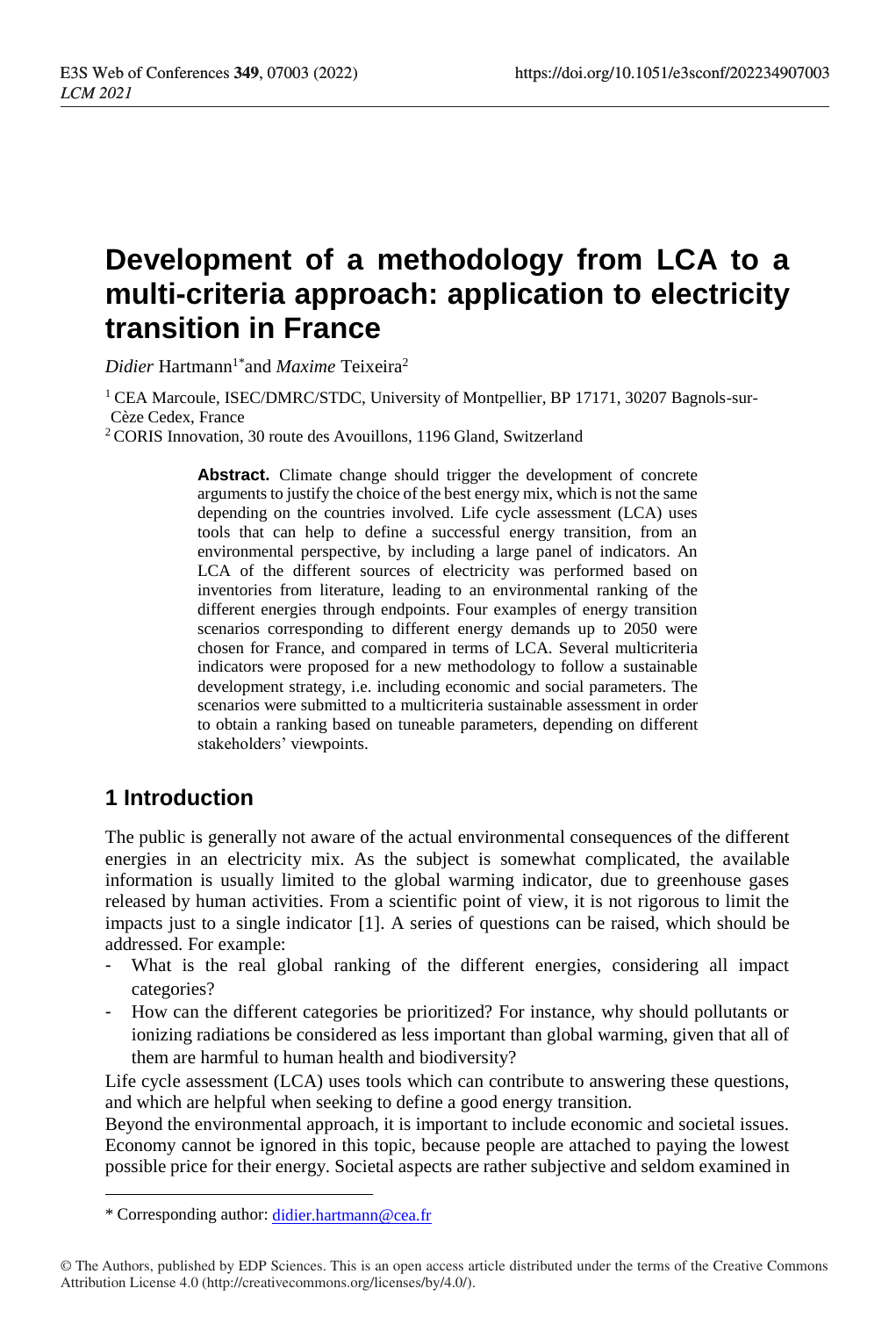communications. We will see how the three pillars of sustainable development can be merged to define a method aimed at helping to choose the optimal energy transition, with a choice of tuneable parameters.

# **2 Methodology**

The inventory for each energy has been modelled using SimaPro™ software with Ecoinvent database, modified by information found in the literature in order to match the reality in France (capacity installed, technologies used, real load factors, electric mix and origin of construction materials …). Each inventory follows the cradle-to-grave and process-based methodology.

Midpoints are used mostly in LCA for detailed impact studies, but Endpoints are also used for damage to ecosystems [2]. Endpoints, which aggregate different impact categories where an internationally shared consensus exists, are very useful for comparisons because of the limited number of categories. Endpoints have been used sometimes in this study, keeping in mind the traceability with upper Midpoints. The ranking goes from 1 to 10, the score 1 representing the lowest impact; it is valid for the whole article (in the same order: 1 representing the lowest price in economic comparison).

In each category (environment, economy, social), weighting factors have been taken into account, but can be easily tuned.

After giving individual scores in the three pillars of sustainable development, we will analyse the possibilities of combining them, depending simply on the viewpoint of different stakeholders, to try to find optima. This differs from most commonly used weighting methods [3-4].

# **3 Scenarios selection**

Different scenarios were chosen for this study, based on literature references [5] and different assumptions related to the evolution of electricity consumption in the future. This are shown in Table 1.

|              | <b>Description</b>    | <b>Energy</b> | Year | <b>Nuclear</b> | <b>Renewables</b> | <b>Fossils</b> | <b>Storage</b> |
|--------------|-----------------------|---------------|------|----------------|-------------------|----------------|----------------|
| Scenario     | . Until 2035          | demand by     | 2018 |                |                   |                |                |
|              | . After 2035          | 2050          |      | 73.0%          | 19.7%             | 7.3%           | 1.0%           |
|              |                       | (TWh)         |      |                |                   |                |                |
| $\mathsf{A}$ | <b>AMPERE</b> [5]     | 625           | 2035 | 50.0%          | 50.0%             | $0.0\%$        | 0.9%           |
|              | Slow growth of        |               | 2050 |                |                   |                |                |
|              | renewables and stable |               |      | 43.0%          | 57.0%             | $0\%$          | 3.2%           |
|              | nuclear power         |               |      |                |                   |                |                |
| B            | AMPERE                | 521           | 2035 | 50.0%          | 50.0%             | 0%             | 2.0%           |
|              | Stabilization of      |               | 2050 |                |                   |                |                |
|              | nuclear power and     |               |      | 49.6%          | 50.4%             | $0\%$          | 2.0%           |
|              | renewables            |               |      |                |                   |                |                |
| $\mathsf{C}$ | Huge increase of      | 521           | 2035 | 49.8%          | 44.2%             | 6.0%           | 1.7%           |
|              | renewables            |               |      |                |                   |                |                |
|              | Nuclear phase-out in  |               | 2050 | 0.0%           | 94.3%             | 5.7%           | 3.4%           |
|              | 2050                  |               |      |                |                   |                |                |
| D            | VOLT $[5]$            | 625           | 2035 | 59.0%          | 35.7%             | 5.4%           | 0.9%           |
|              | Rise of nuclear to    |               | 2050 | 60.5%          | 39.5%             | 0%             | 0.7%           |
|              | suppress fossils      |               |      |                |                   |                |                |

**Table 1.** Share of the different energies in the electric production mix for each scenario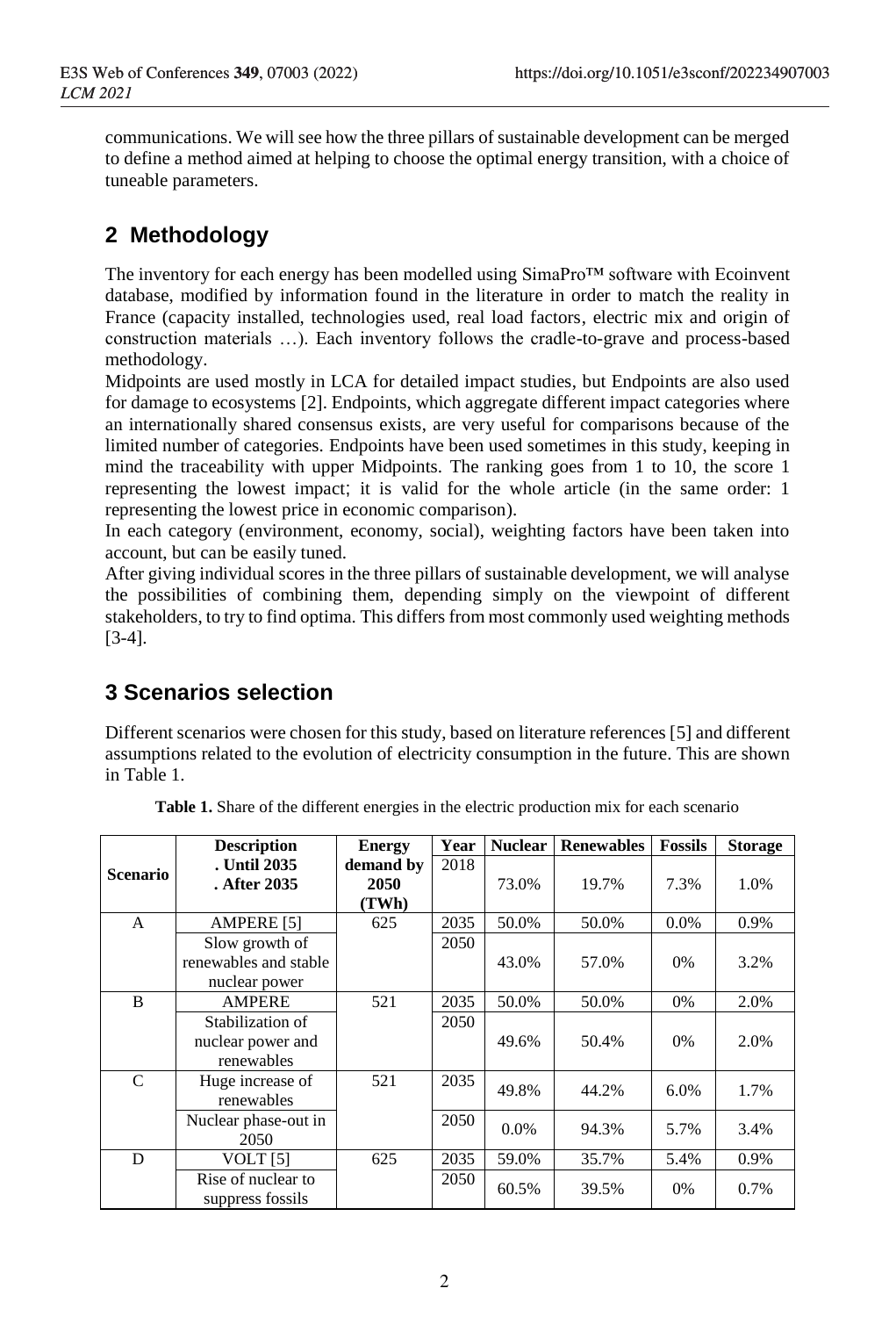As the energy transition could not be completed by 2035 in France, it has been assessed until 2050. In France renewables encompass hydraulic with 12% of the production, the remaining being supplied by wind (2/3) and photovoltaic (1/3), as an assumption. Bioenergies are neglected in a simplified approach.

# **4 Multicriterion assessment**

Sustainable development lies at the intersection of three pillars: economic, environmental and social.

### **4.1 Environmental score**

#### *4.1.1 Comparison of energies*

|  |  | <b>Table 2.</b> LCA Midpoints with IMPACT 2002+ for 1 kWh electricity production |
|--|--|----------------------------------------------------------------------------------|
|  |  |                                                                                  |

| <b>Impact</b><br>category   | Unit                                         | Hydro          | Nuclear        | Wind           | Solar PV       | Coal           | Natural Gas    | Fuel oil       | Geothermal         | Biogas         | <b>Biomass</b><br>Solid |
|-----------------------------|----------------------------------------------|----------------|----------------|----------------|----------------|----------------|----------------|----------------|--------------------|----------------|-------------------------|
| Carcinogens                 | kg<br>C <sub>2</sub> H <sub>3</sub> Cl<br>eq | 2.05<br>$E-04$ | 4.16E<br>$-04$ | 8.17E<br>$-04$ | 1.48E<br>$-03$ | 1.10E<br>$-03$ | 1.22E<br>$-02$ | 3.03E<br>$-03$ | 1.70E<br>$-03$     | 7.83E<br>$-04$ | 2.26E<br>$-04$          |
| Non-<br>carcinogens         | kg<br>C <sub>2</sub> H <sub>3</sub> Cl<br>eq | 1.59<br>$E-04$ | 1.14E<br>$-03$ | 6.37E<br>$-04$ | 1.86E<br>$-03$ | 2.59E<br>$-03$ | 1.43E<br>$-03$ | 4.14E<br>$-03$ | 7.02E<br>$-03$     | 1.30E<br>$-03$ | 2.64E<br>$-04$          |
| Respiratory<br>inorganics   | kg<br>PM2.5<br>eq                            | 1.01<br>$E-05$ | 3.67E<br>$-05$ | 2.69E<br>$-05$ | 7.46E<br>$-05$ | 2.49E<br>$-04$ | 1.78E<br>$-04$ | 4.59E<br>$-04$ | 9.49E<br>$-05$     | 2.81E<br>$-04$ | 1.09E<br>$-04$          |
| Ionizing                    | $BqC-14$                                     | 1.21           | 7.11E          | 9.97E          | 1.24E          | 7.67E          | 1.09E          | 7.89E          | 3.59E              | 1.14E          | 1.69E                   |
| radiation                   | eq                                           | $E-01$         | $+01$          | $-02$          | $+00$          | $-01$          | $+00$          | $+00$          | $-01$              | $+00$          | $+00$                   |
| Ozone layer                 | kg CFC-                                      | 8.49           | 1.06E          | 1.23E          | 7.87E          | 4.09E          | 9.92E          | 2.12E          | 5.42E              | 3.85E          | 3.96E                   |
| depletion                   | 11eq                                         | $E-10$         | $-07$          | $-09$          | $-09$          | $-09$          | $-08$          | $-07$          | $-09$              | $-09$          | $-09$                   |
| Respiratory                 | kg C2H4                                      | 3.05           | 4.36E          | 9.66E          | 2.26E          | 8.32E          | 1.06E          | 2.46E          | 3.22E              | 1.01E          | 6.89E                   |
| organics                    | eq                                           | $E-06$         | $-06$          | $-06$          | $-05$          | $-05$          | $-04$          | $-04$          | $-05$              | $-04$          | $-05$                   |
| Aquatic                     | kg TEG                                       | 5.20           | 2.50E          | 1.71E          | 7.25E          | 6.51E          | 9.35E          | 4.31E          | 2.45E              | 3.14E          | 1.46E                   |
| ecotoxicity                 | water                                        | $E-01$         | $+01$          | $+00$          | $+00$          | $+00$          | $+00$          | $+01$          | $+02$              | $+00$          | $+00$                   |
| Terrestrial                 | kg TEG                                       | 1.95           | 2.16E          | 6.74E          | 1.98E          | 2.97E          | 1.64E          | 9.75E          | $\overline{5.96E}$ | 9.39E          | 6.62E                   |
| ecotoxicity                 | soil                                         | $E-01$         | $+00$          | $-01$          | $+00$          | $+00$          | $+00$          | $+00$          | $+01$              | $-01$          | $-01$                   |
| Terrestrial                 | $kg$ SO <sub>2</sub>                         | 1.49           | 2.65E          | 2.82E          | 1.01E          | 7.78E          | 2.76E          | 1.06E          | 1.52E              | 1.18E          | 3.85E                   |
| acid/nutri                  | eq                                           | $E-04$         | $-04$          | $-04$          | $-03$          | $-03$          | $-03$          | $-02$          | $-03$              | $-02$          | $-03$                   |
| Land                        | m2org.ar                                     | 1.42           | 2.22E          | 1.05E          | 1.50E          | 5.61E          | 5.64E          | 1.96E          | 6.45E              | 1.11E          | 2.57E                   |
| occupation                  | able                                         | $E-04$         | $-04$          | $-03$          | $-02$          | $-03$          | $-04$          | $-03$          | $-04$              | $-03$          | $-02$                   |
| Aquatic                     | kg SO <sub>2</sub>                           | 3.11           | 6.81E          | 8.34E          | 3.30E          | 1.70E          | 8.16E          | 2.97E          | 3.17E              | 2.84E          | 5.26E                   |
| acidification               | eq                                           | $E-05$         | $-05$          | $-05$          | $-04$          | $-03$          | $-04$          | $-03$          | $-04$              | $-03$          | $-04$                   |
| Aquatic                     | kg PO4                                       | 2.02           | 3.53E          | 9.33E          | 4.00E          | 5.77E          | 1.37E          | 9.68E          | 2.97E              | 1.32E          | 2.32E                   |
| eutrophication              | P-lim                                        | $E-06$         | $-06$          | $-06$          | $-05$          | $-05$          | $-05$          | $-05$          | $-05$              | $-05$          | $-06$                   |
| Global                      | kg CO <sub>2</sub>                           | 6.90           | 1.13E          | 1.35E          | 5.49E          | 8.89E          | 5.51E          | 1.15E          | 4.27E              | 7.58E          | 1.91E                   |
| warming                     | eq                                           | $E-03$         | $-02$          | $-02$          | $-02$          | $-01$          | $-01$          | $+00$          | $-02$              | $-02$          | $-02$                   |
| Non-<br>renewable<br>energy | MJ<br>primary                                | 7.80<br>$E-02$ | 1.41E<br>$+01$ | 1.94E<br>$-01$ | 9.41E<br>$-01$ | 1.08E<br>$+01$ | 9.90E<br>$+00$ | 1.76E<br>$+01$ | 5.76E<br>$-01$     | 4.76E<br>$-01$ | 4.86E<br>$-01$          |
| Mineral                     | MJ                                           | 1.39           | 1.54E          | 5.54E          | 2.07E          | 5.60E          | 2.21E          | 4.65E          | 1.03E              | 6.21E          | 7.08E                   |
| extraction                  | surplus                                      | $E-03$         | $-03$          | $-03$          | $-02$          | $-03$          | $-03$          | $-03$          | $-02$              | $-03$          | $-04$                   |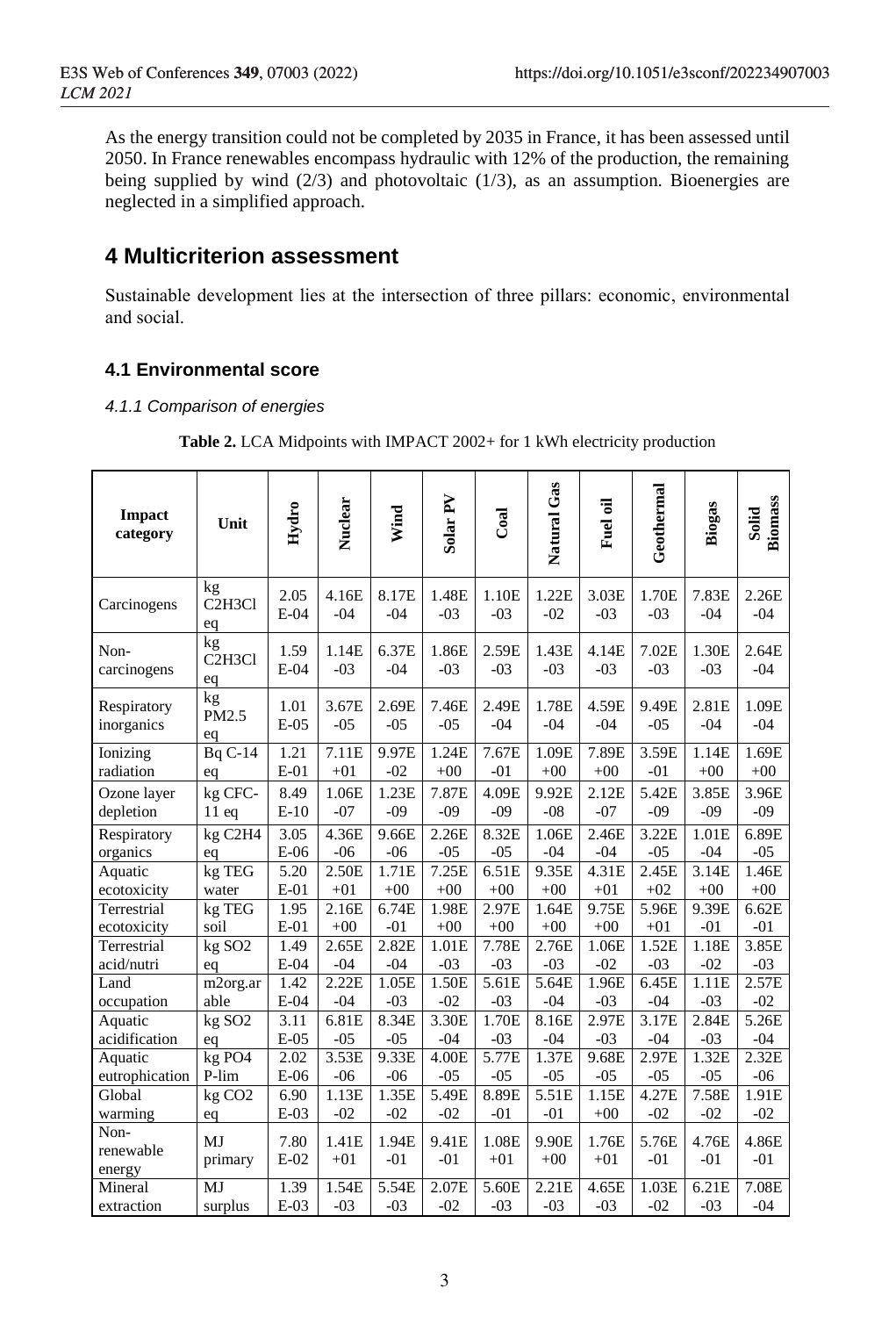| <b>Energy</b>      | <b>Human Health</b> | <b>Ecosystem</b> | <b>Climate</b> |
|--------------------|---------------------|------------------|----------------|
|                    |                     | Quality          | <b>Change</b>  |
| Hydro              |                     |                  |                |
| Wind               | 2                   | $\mathfrak{D}$   | 3              |
| Nuclear            | 3                   |                  | 2              |
| Solar PV           |                     | 6                | 6              |
| Solid              | 5                   |                  |                |
| <b>Biomass</b>     |                     |                  |                |
| Geothermal         | 6                   | 10               | 5              |
| <b>Natural Gas</b> |                     | 3                | 8              |
| Coal               | 8                   | 8                | 9              |
| <b>Biogas</b>      | q                   | 5                |                |
| Fuel oil           |                     | 9                | 10             |

|  |  | Table 3. Ranking of the energies using IMPACT 2002+ Endpoint for 1 kWh of electricity |
|--|--|---------------------------------------------------------------------------------------|
|  |  |                                                                                       |

For the environmental score, we will consider 66% of the Ecosystems mark from ReCiPe method and 33% of that from Abiotic depletion in EPS 2015dx method [6].

#### *4.1.2 Results of scenarios*

LCA calculations have been performed with all the midpoint indicators of two methods. The LCA results are displayed in Endpoints only for the sake of clarity. Only global warming potential is presented.



**Figure 1.** Global warming damage for each transition scenario (IMPACT 2002+)

#### **4.2 Social score**

Most of the parameters selected in order to assess social aspects are subjective and several techniques are used to assess the social acceptance [7]. Only three parameters have been chosen: the perceived risk of energies by the population accounting for 20% in the final ranking, human health coming from LCA results accounting for 50%, and direct jobs for 30% (indirect and induced jobs are difficult to set up). The weighting between the three categories can be tuned.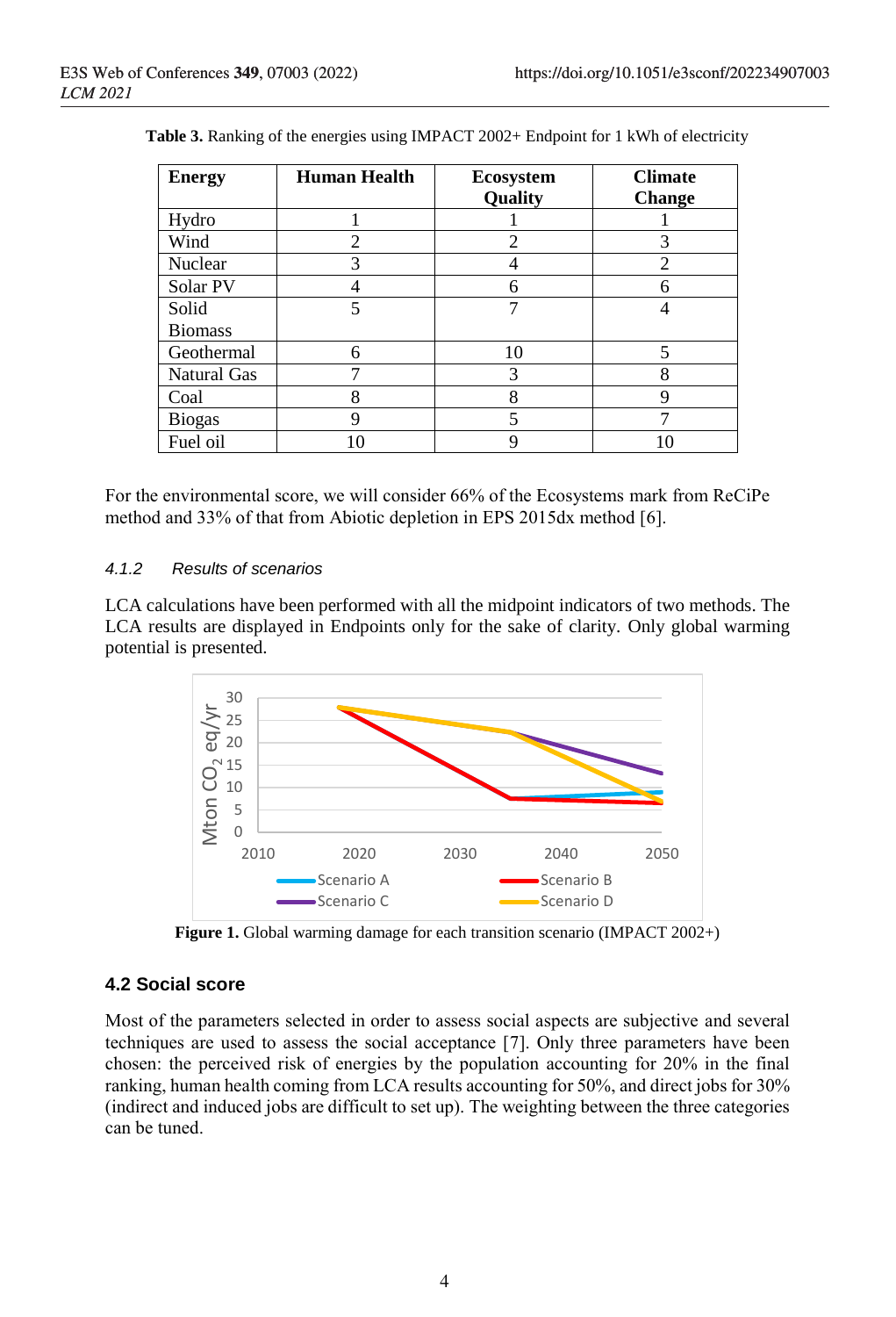|                         | <b>Perceived risk</b> |         | Human health (ReCiPe) |                | Direct jobs        | <b>Social Score</b>           |     |
|-------------------------|-----------------------|---------|-----------------------|----------------|--------------------|-------------------------------|-----|
| Electricity<br>source   | Score<br>$(1-5)$      | Ranking | Damage<br>(DALY/kWh)  | Ranking        | Direct<br>jobs/kWh | Ranking                       |     |
| Hydro                   | 4                     | 8       | 1.98E-08              | 1              | 1.84E-07           | 9                             | 4.8 |
| Nuclear                 | 5                     | 10      | $6.04E-08$            | $\overline{c}$ | 3.18E-07           | 7                             | 5.1 |
| Wind                    | 1                     | 1       | 6.28E-08              | 3              | $6.15E-07$         | 5                             | 3.2 |
| <b>PV</b>               | 1                     |         | 1.87E-07              | 6              | 6.91E-07           | 4                             | 4.4 |
| Coal                    | $\overline{2}$        | 3       | 1.24E-06              | 9              | 1.86E-07           | 8                             | 7.5 |
| Natural Gas             | 3                     | 6       | 7.28E-07              | 8              | 4.78E-07           | 6                             | 7   |
| Fuel Oil                | 4                     | 8       | 1.54E-06              | 10             | 4.41E-08           | 10                            | 9.6 |
| Geothermal              | 3                     | 6       | 1.53E-07              | 5              | 1.14E-06           | $\mathfrak{D}_{\mathfrak{p}}$ | 4.3 |
| <b>Biogas</b>           | 2                     | 3       | 3.65E-07              | 7              | 1.01E-06           | 3                             | 5   |
| Solid<br><b>Biomass</b> | $\overline{c}$        | 3       | 6.33E-08              | $\overline{4}$ | 2.36E-06           | 1                             | 2.9 |

**Table 4.** Social score method and results

#### **4.3 Economic score**

Production costs were collected from several sources, but especially [8]. Technology-specific cost and performance parameters were detailed for the IPCC [9], including large variation intervals depending on the technologies, investment cost, average cost of capital, maintenance and load factors during operation, and decommissioning costs. The difficulty lies in cost estimation for energies in the future, with a number of extra parameters, which should vary in a dedicated sensitivity study.



**Figure 2.** Projections of overall production cost of energies  $(\epsilon/MWh)$ 

| Year | <b>Solid</b><br><b>Biomass</b> | Wind | Geo-<br>thermal | Solar<br>PV | Hydro | <b>Biogas</b> | <b>Nuclear</b> | <b>Natural</b><br>Gas | Coal | <b>Fuel</b><br>oil |
|------|--------------------------------|------|-----------------|-------------|-------|---------------|----------------|-----------------------|------|--------------------|
| 2018 | O                              |      |                 | 10          |       |               |                |                       |      |                    |
| 2035 | o                              |      |                 |             |       | 10            |                |                       | 8    |                    |
| 2050 |                                | ◠    |                 |             |       |               |                | n                     |      | 10                 |

**Table 5.** Economic score of the different energies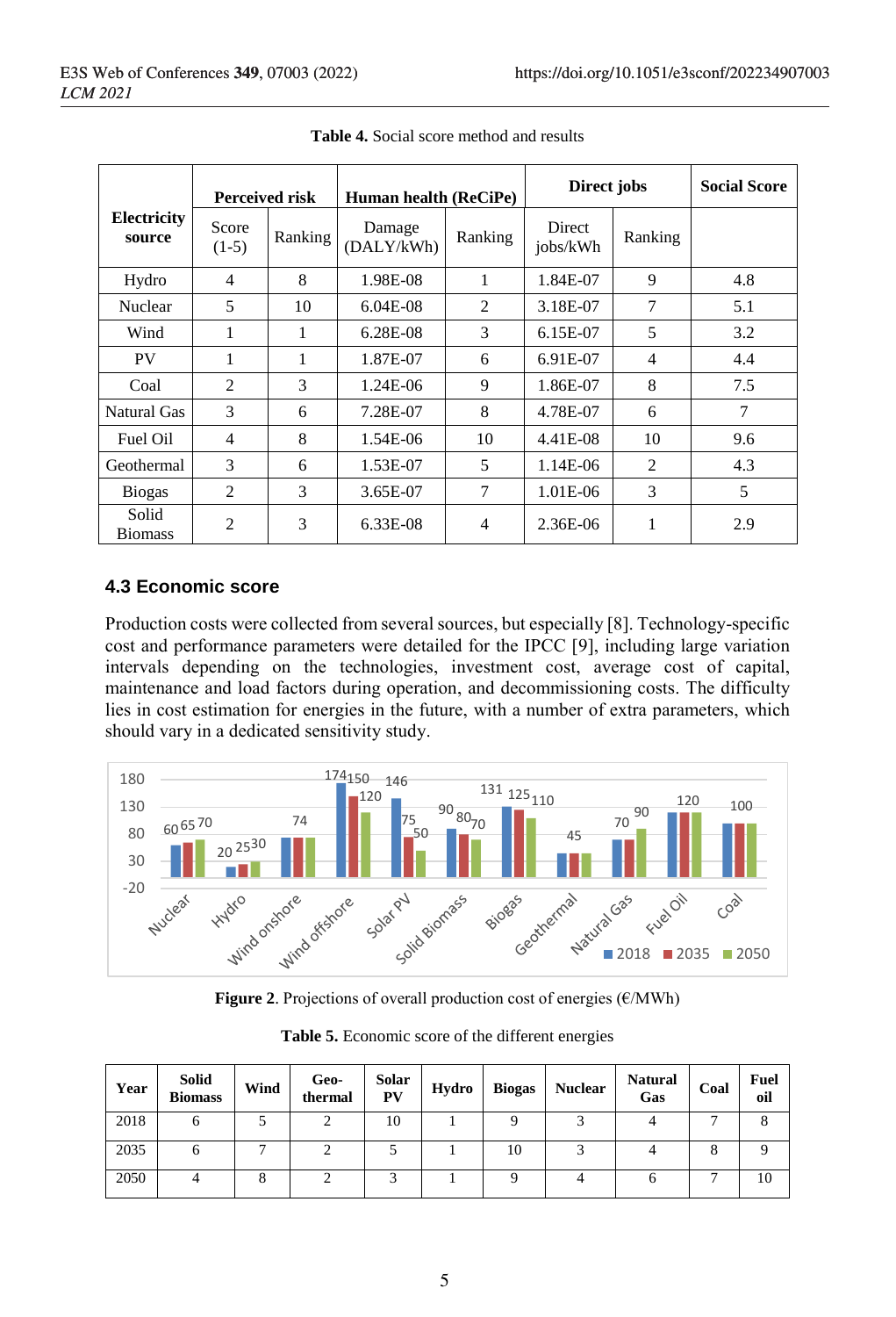#### **4.4 Overall scores of energies**

Beside the different energies and the three pillars of sustainable development, one should define several stakeholders viewpoints. There is no evidence for a consensus in the literature about this point, leading us to develop our own grid. For the industrialists or investors, the economic pillar is by far the most important but the others cannot be neglected to make the project be accepted. The authorities are considered to have a more balanced mindset between the three pillars, whereas the local population is more concerned by the environmental and social scores. The following weighting factors have been considered through a discussion with colleagues and partners, but not through interviews as commonly done in social sciences which can also be tuned if necessary.

| <b>Criterion</b>                 | <b>Economic</b> | <b>Environmental</b> | Social |
|----------------------------------|-----------------|----------------------|--------|
| Industrial and investor approach | 70%             | 20%                  | 10%    |
| Authorities approach             | 30%             | 40%                  | 30%    |
| Population approach              | 10%             | 50%                  | 40%    |

**Table 6.** Choice of weighting criteria for decision support

Using the three different approaches, we were able to rank the ten energies in three different ways, depending on their overall score for the viewpoint considered.

| <b>Viewpoint</b> | Year | .<br>Bio<br>mass<br>Solid | Wind | Geo-thermal | R<br>Solar <sup>®</sup> | Hydro | Biogas | Nuclear | Gas<br>Natural | Coal | Fuel oil |
|------------------|------|---------------------------|------|-------------|-------------------------|-------|--------|---------|----------------|------|----------|
|                  | 2018 | 5.29                      | 4.48 | 3.50        | 9.17                    | 1.38  | 8.40   | 3.34    | 4.23           | 7.12 | 7.96     |
| Investors        | 2035 | 5.29                      | 5.88 | 3.50        | 5.67                    | 1.38  | 9.10   | 3.34    | 4.23           | 7.82 | 8.66     |
|                  | 2050 | 3.89                      | 6.58 | 3.50        | 4.27                    | 1.38  | 8.40   | 4.04    | 5.63           | 7.12 | 9.36     |
|                  | 2018 | 4.27                      | 3.79 | 5.23        | 7.78                    | 2.14  | 7.41   | 3.89    | 4.77           | 7.28 | 8.08     |
| Authorities      | 2035 | 4.27                      | 4.39 | 5.23        | 6.28                    | 2.14  | 7.71   | 3.89    | 4.77           | 7.58 | 8.38     |
|                  | 2050 | 3.67                      | 4.69 | 5.23        | 5.68                    | 2.14  | 7.41   | 4.19    | 5.37           | 7.28 | 8.68     |
|                  | 2018 | 3.77                      | 3.44 | 6.09        | 7.09                    | 2.52  | 6.91   | 4.17    | 5.04           | 7.37 | 8.14     |
| Population       | 2035 | 3.77                      | 3.64 | 6.09        | 6.59                    | 2.52  | 7.01   | 4.17    | 5.04           | 7.47 | 8.24     |
|                  | 2050 | 3.57                      | 3.74 | 6.09        | 6.39                    | 2.52  | 6.91   | 4.27    | 5.24           | 7.37 | 8.34     |

**Table 7.** Multicriteria scores of electricity sources depending on three different approaches

#### **4.5 Multicriteria ranking of scenarios**

At last, we can apply the rankings to the selected scenarios, which lead to the following results.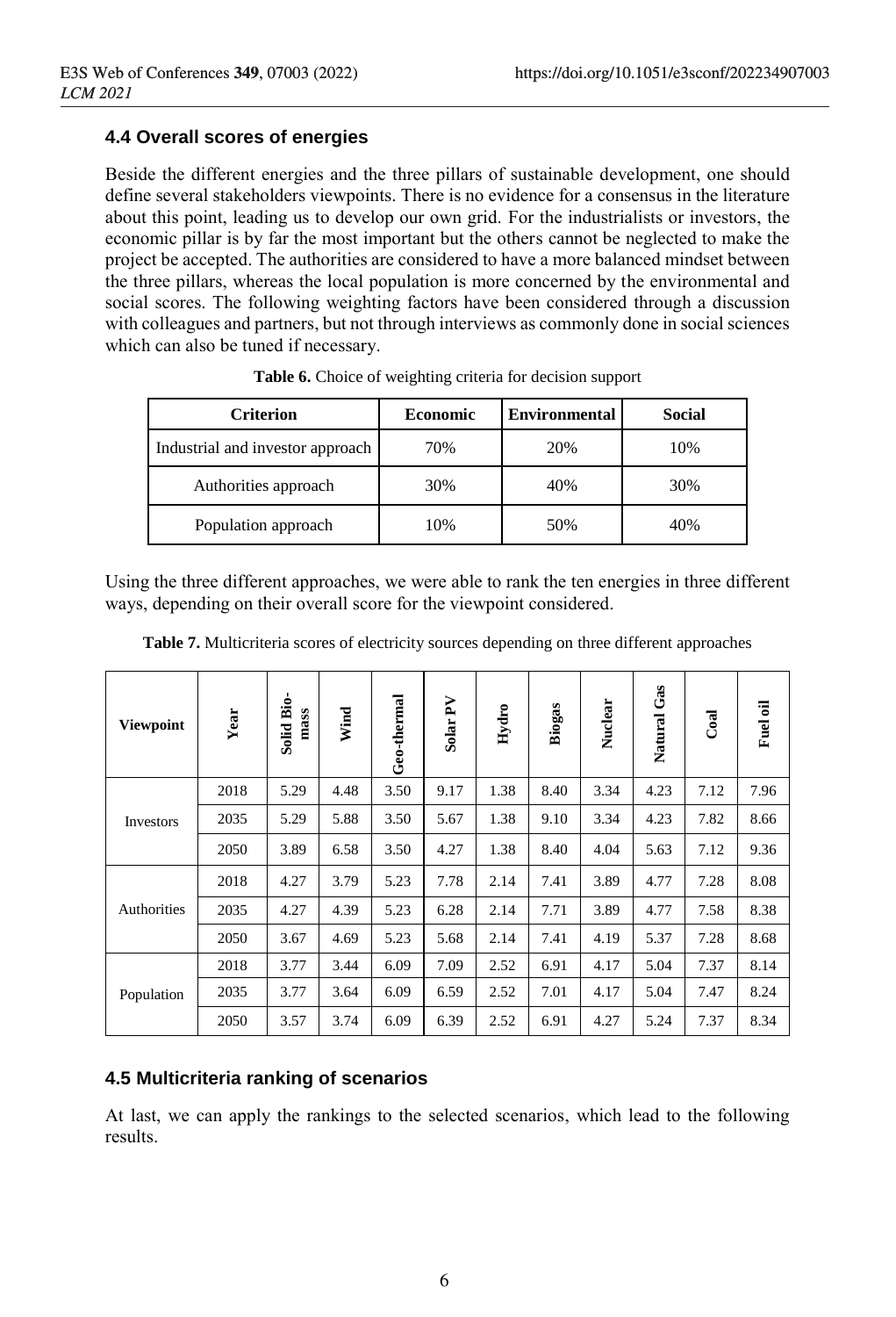|           | <b>THOIC OF INTERFERITE SCOTES TOT THE SCOTIGETOS RIKE FRIMMILES</b> |                  |      |                                         |      |      |      |            |                      |      |  |  |
|-----------|----------------------------------------------------------------------|------------------|------|-----------------------------------------|------|------|------|------------|----------------------|------|--|--|
| Viewpoint |                                                                      | <b>Investors</b> |      | <b>Population</b><br><b>Authorities</b> |      |      |      | Mean value | <b>Final ranking</b> |      |  |  |
| Scenario  | 2035                                                                 | 2050             | 2035 | 2050                                    | 2035 | 2050 | 2035 | 2050       | 2035                 | 2050 |  |  |
| А         | 3.46                                                                 | 3.42             | 4.40 | 4.52                                    | 4.85 | 5.07 | 4.24 | 4.34       |                      | 3    |  |  |
| B         | 3.46                                                                 | 3.29             | 4.40 | 4.37                                    | 4.85 | 4.90 | 4.24 | 4.19       |                      |      |  |  |
| C         | 3.88                                                                 | 4.52             | 5.40 | 6.49                                    | 6.15 | 7.48 | 5.14 | 6.16       | 4                    | 4    |  |  |
| D         | 3.76                                                                 | 3.25             | 5.22 | 4.44                                    | 5.94 | 5.04 | 4.97 | 4.24       | 3                    | 2    |  |  |

**Table 8.** Multicriteria scores for the scenarios and rankings

We can conclude that scenarios A and B are the best in 2035, with B moving to the first position in 2050 because it corresponds to a lower electricity production (593 TWh versus 684 TWh). With both methods, scenario C, despite a moderate production (553 TWh in 2050), is the worst scenario, corresponding to a large increase in renewables without nuclear energy.

# **5 Conclusions and policy implications**

#### **5.1 Main results**

A methodology has been developed to assess the energy transition with a multicriteria approach. Starting from LCA results of energies, we have used the endpoints in the methods that propose them in order to limit the number of parameters, reducing the 15 impact categories in average to 3. This allows to make a comparison and ranking of the different energies used for the production of electricity.

The three pillars of sustainability were taken into account. i.e. environment. economy. and society, to create three independent scores, with subjective rules of weighting inside a pillar. Then they were merged with different weighting factors depending on several viewpoints: those of investors, authorities or the population.

Eventually a multicriteria assessment of the energies could be obtained, which has been applied to the energy transition with four different scenarios, enabling to discern trends and make choices between them. A worksheet has been set up to allow a wide choice of tuneable parameters, which is important to match different needs.

A multicriteria analysis and decision depends significantly on the chosen input variables and many assumptions; there is clearly no claim to absolute results in the ranking of energies.

### **5.2 Prospects**

This work aimed at contributing to the development of a methodology, but is just a starting point for further discussions. Other parameters could be developed: for social issues, other relevant parameters could be added and for the environmental part, the predictable technologies and their inventories should be assessed with associated uncertainties for the future. Scores of energies and the relative weighting of parameters should be obviously evaluated by a larger panel of citizens and treated through a different mathematical approach like the Analytic Hierarchy Process (AHP) (3). Finally, this study could be broadened to other countries, with possibly very different energy mixes.